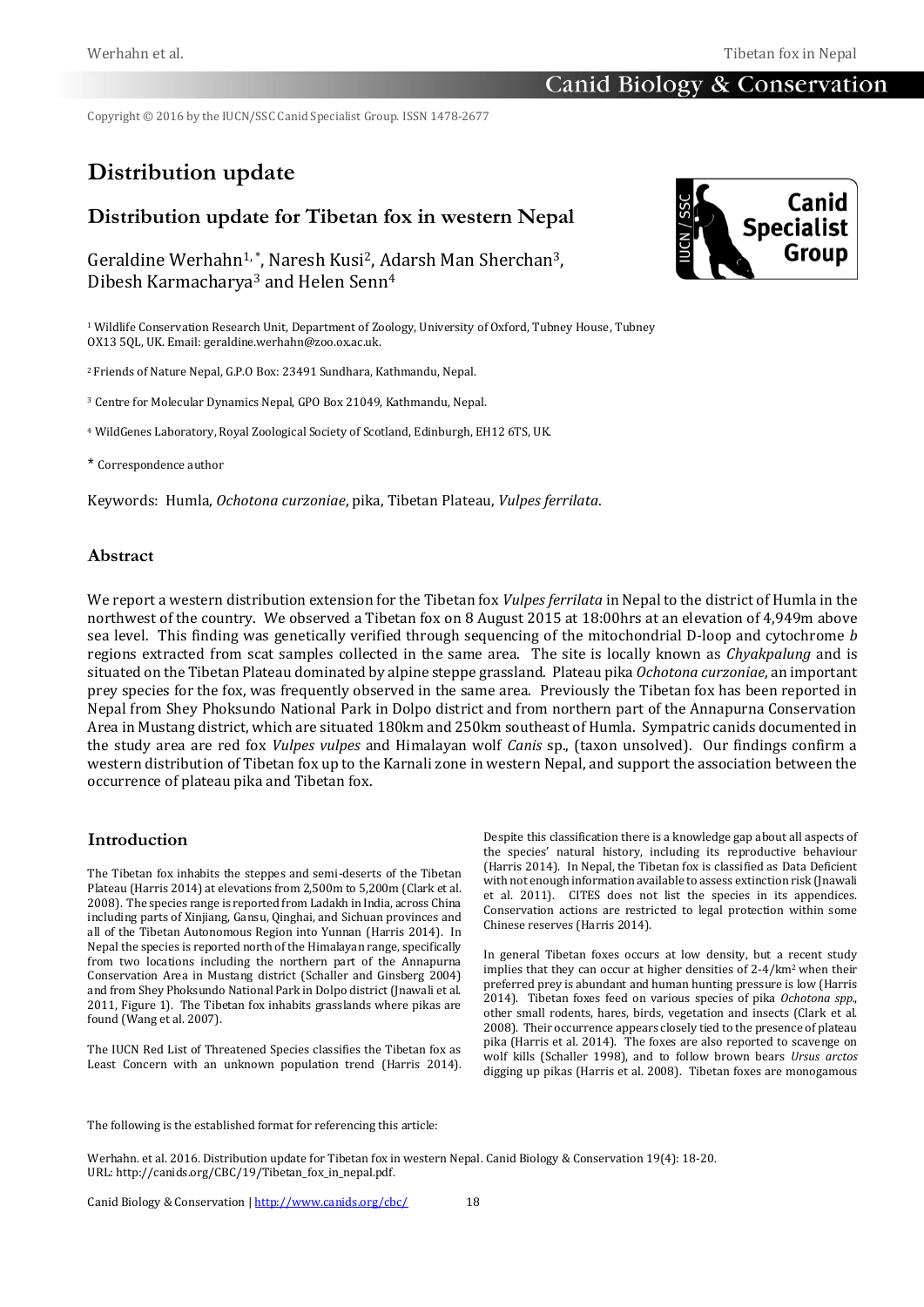(Schaller 1998) and mating takes place in winter followed by a 50-60 day gestation period. Thereafter two to five pups are born in a den site, usually found in grasslands with moderate slopes (Schaller and Ginsberg 2004).

Conservation threats for the Tibetan fox include the poisoning of pikas in large parts of the Tibetan Plateau leading to prey depletion and to possible secondary poisoning of foxes. Killings by domestic dogs can contribute locally to fox mortality (Harris 2014). Hunting and snaring of Tibetan foxes seems to occur at very low frequency as the coarse pelts are of little monetary value to humans.



Figure 1. Current knowledge of the Tibetan fox distribution in Nepal. Map modified from Jnawali et al. (2011).

#### **Methods**

The study area comprised two sites, Chyakpalung and Nign khola*,* that span elevations from 4,500 to 5,400m above sea level (Figure 2). Both sites are within the jurisdictional boundaries of Limi Village Development Committee (VDC) in Humla district in the mid-western region of Nepal. The closest permanent settlement to the study area is Jang village in Limi Valley which can be reached within one day of walking. At present a dirt road from Jang to the Chinese border to the north exists, but traffic of one to two vehicles per week is limited to the snow free summer months. During the summer, nomadic pastoralists herd their yaks and goats for one to two months in the area. The rolling flatlands of the study area are dominated by alpine steppe vegetation. The herbivore community includes kiang *Equus kiang*, Tibetan gazelle *Procapra picticaudata* and argali *Ovis ammon*. Predators present are wolf, snow leopards *Panthera uncia*, red fox, and Tibetan fox. Smaller mammals found are Himalayan marmot *Marmota himalayana*, plateau pika, woolly hare *Lepus oiostolus*, Tibetan dwarf hamster *Cricetulus tibetanus* and several other small rodent species.

The study was conducted from July to August 2015. Observations were made from vantage points overlooking the rolling, open landscape allowing to observe animals up to two kilometres away. Observations were made daily during dawn and dusk hours with occasional full days of observations. All canid scats in the area were collected as part of a wolf study that was the primary purpose of the expedition. The genetic analysis was conducted by the Centre for Molecular Dynamics Nepal in Kathmandu, with a genetics protocol developed by The Royal Zoological Society of Scotland WildGenes Laboratory. For species identification, samples were amplified and sequenced at the D-loop and the cytochrome *b* control region of the mitochondrial DNA (primer pairs D-loop: F- GCACCCAAAGCTGAAATTCT, R- ATGGGCCCGGAGCGA GAAGAG; primer pairs cytochrome *b*: F- TTGTATTTCAAC TATAAGAACAT, R- GCAAAGAATCGTGTTAGGGTTG). The fragment length of the D-loop sequence was 216bp and 513bp for the cytochrome *b* sequence. Further details and conditions on the genetic analysis can be found in Waters et al. (2015) and Senn et al. (2014). The sequencing results were examined and edited with Geneious version 9.0.5 and then compared with available sequences in the GenBank database of the National Centre for Biotechnology Information (NCBI) using the Basic Local Alignment Search Tool (BLAST) to identify the species.



Figure 2. Study sites Chyakpalung and Nign Khola in upper Humla with the Tibetan fox observation site and scat locations indicated. Map modified from Himalayan Map house (2011).

#### **Results**

A Tibetan fox was sighted on 8 August 2015 at 18:00hrs in the location 30.40159°N/ 81.61281°E at an elevation of 4,949m above sea level. The observation site is characterized by alpine grassland covering rolling hills with a narrow wildlife trail following the side of a small stream (Figure 3). Three scat samples, collected in the same general area (Figure 2), matched with mitochondrial DNA sequences of *V. ferrilata* deposited in GenBank (KT033906.1, JF520838, JF520839, JF520840) with >97% identity overlap for all three samples. Matches to the red fox *Vulpes vulpes* were much lower at <93%. The two unique D-loop haplotypes of Tibetan fox found in the study area have been deposited in GenBank with accession numbers KU646947 and KU646948. The one unique cytochrome *b* haplotype found in the area matched a 100% with the sequence KT033906 already deposited on GenBank. Sympatric canids documented both by observation and genetics in the study area are red fox and wolf. We observed plateau pika and its burrows frequently in the entire *Chyakpalung* site.



Figure 3. Tibetan fox walking along a wildlife trail at 30.40159°N/ 81.61281°E and an elevation of 4,949m above sea level (Photograph taken 8 August 2015 by Geraldine Werhahn).